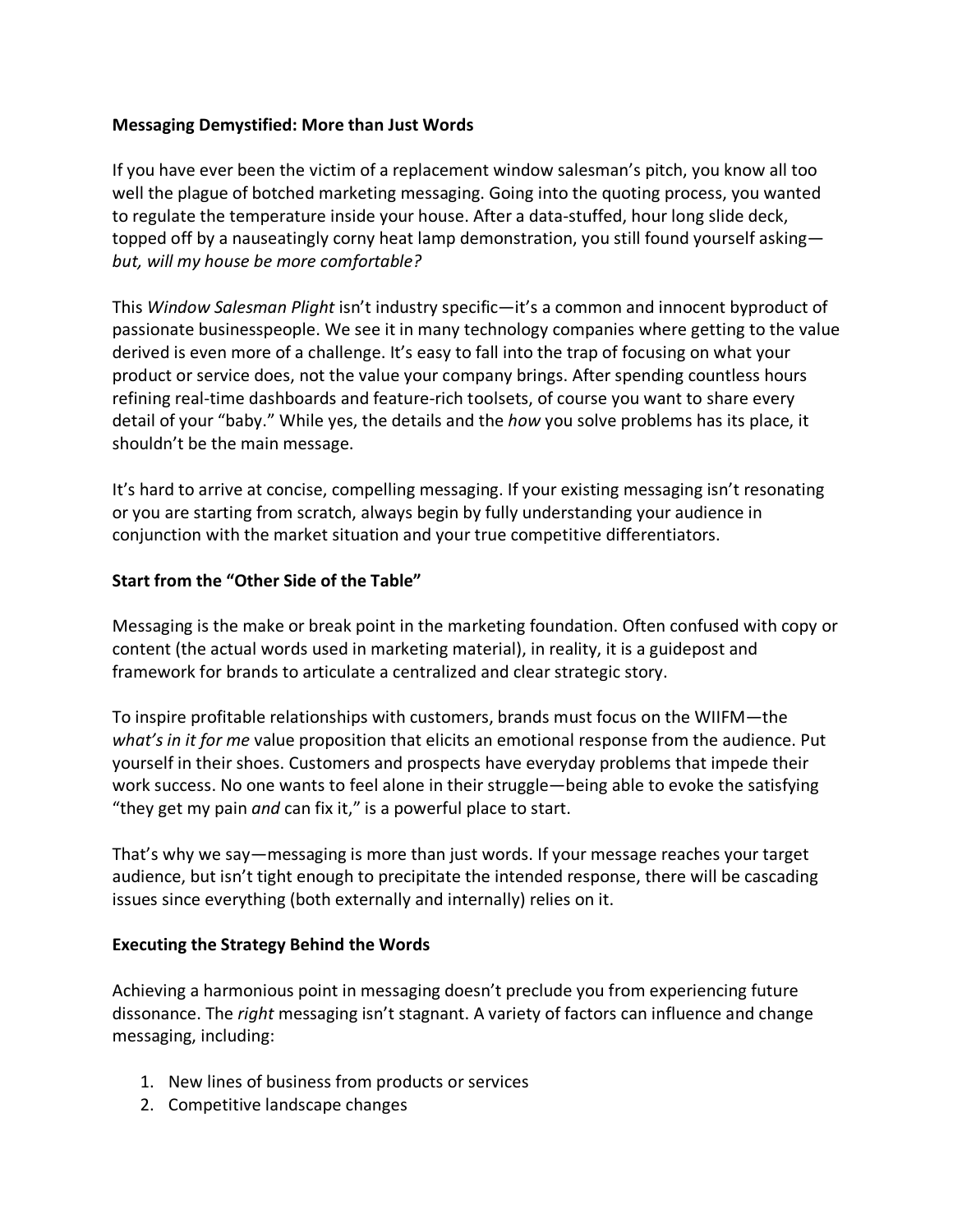- 3. Trying to penetrate new market segments with different audiences
- 4. Repositioning (company growth and expansion has created new opportunities)
- 5. After mergers or acquisitions

These inflection points can be applied to analyze past, current, and future messaging. By predicting changes, it allows companies to complete proactive maintenance of messaging to ensure continual bulletproof marketing.

After identifying a need to change or create messaging, companies should embark on an exhaustive, but worthwhile process of analyzing and synthesizing questions around six areas before moving towards a messaging "conclusion."

- 1. Market Landscape Where does my company stand in the market?
- 2. Competitive Landscape What are my competitors using for messaging?
- 3. Path to Market How does our company align with partners and alliances?
- 4. External Stakeholders What are customers, prospects, analysts and external influencers saying?
- 5. Past/Present/Future State of Products and Services What is the evolutionary direction of my product or service?
- 6. Internal Environment What are we communicating on our website vs. the annual report? Is everyone centered around the same message?

# **Building Out a Messaging Framework**

Once you have your strategic direction, it is time to build out a messaging framework. Think of it as a clean canvas where you can explode all of your strategic concepts. Using a framework, you'll have clarity on the "right" message to deploy across all communications, internally and externally.

So where do you start? Most messaging frameworks include:

- A few paragraphs about the company, incorporating both visionary and "what we do and who we help" content, in a tone/voice that captures the essence of how the company wants the customer to perceive them.
- Taglines to quickly convey value.
- Unique value propositions—the 3-4 points that set the company and product or service apart.
- Audiences and pain points, as well as industry proof points that support the message.

# **The Many Applications of Messaging**

There's a powerful feeling when you have identified all the answers and end up with a strong messaging framework that captures the uniqueness of your company and its offerings. Now